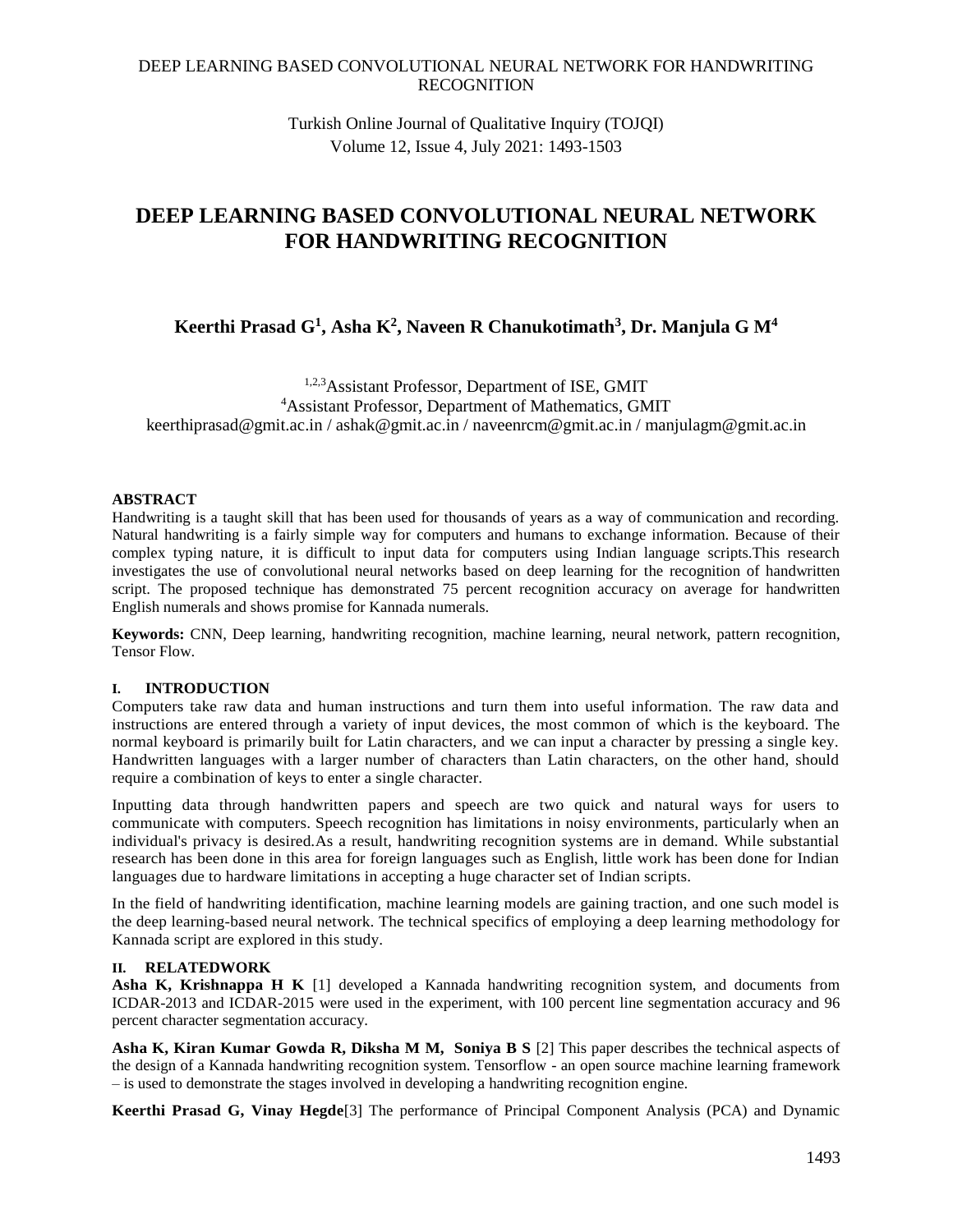Time Wrapping (DTW) techniques for recognizing online handwritten isolated Kannada letters is the subject of this paper. The writer independent model suggested in this paper identifies fundamental 50 Kannada characters, comprising 16 vowels and 34 consonants.

**Asha K, Krishnappa H K** [4] proposed a system for the recognition of handwritten script, a system based on convolutional neural networks (CNN) and deep learning was presented. The proposed technique has demonstrated 99 percent recognition accuracy for handwritten English numerals and shows promise for Kannada numerals.

**Asha K, Krishnappa H.K.** [5] the authors provide technical details on the suggested design and implementation. The implementation is based on the Convolutional Neural Network (CNN) model, which was trained on the Chars74K dataset. For a handwritten document with non-overlapping lines of characters, the system achieved 98 percent accuracy.

**AnirudhGanesh***etal.***,**[6] Deep Learning Approach for Recognition of Handwritten Kannada Numerals has been proposed. The authors used the LeNet model for Convolutional Neural Networks and Deep Belief Network models to investigate the performance of Convolutional Neural Networks and Deep Belief Networks in classifying Handwritten Kannada numerals from the Chars74 k dataset.They found that convolutional neural networks converge faster than deep belief networks, with an accuracy of roughly 97.76 percent using CNNs and a similar accuracy of 98.14 percent using DBNs.

**PardeepKumar***etal*.,<sup>[7]</sup>Handwriting Recognition using Tensor Flow and Convolutional Neural Networks was proposed for handwritten numerical recognition. The suggested approach extracts features using CNN and achieves a 98 percent accuracy rate.

**Salma Shofia Rosyda and TitoWaluyoPurboyo**[8] "A Review of Various Handwriting Recognition Methods" was presented as a paper. Convolutional Neural Network (CNN), Semi-Incremental Segmentation, Incremental, Lines and Words, Parts, Slope and Correction Slant, Ensemble, and Zoning are the eight approaches discussed in this study. The benefits and drawbacks of each of the eight ways are discussed, and it is determined thatThe time required for extensive training owing to the Convolutional Neural Network (CNN) is included in the deep learning study, yet CNN has good accuracy for handwriting identification because more CNN training will result in more accurate writing recognition.

**Darmatasia and Mohamad Ivan Fanany** [9] For English, they presented "Handwriting Recognition on Form Document Using Convolutional Neural Networks and Support Vector Machines." Both the training and testing datasets for this project were acquired from NIST SD 19 2nd edition. Convolutional Neural Network (CNN) as a powerful feature extraction and Support Vector Machines (SVM) as a high-end classifier are used in this learning model.Their proposed technique achieves a recognition rate of 98.85% for numeric characters, 93.05 percent for uppercase characters, 86.21 percent for lowercase characters, and 91.37 percent for numeric and uppercase characters combined. On 10 separate test form documents, the system achieves an accuracy of 83.37 percent.

**Batuhan Balci***etal.***,**[10]For English, Deep Learning Handwritten Text Recognition was proposed. Convolutional Neural Networks (CNNs) are used for classification, and LSTMs with convolution are utilized to create bounding boxes for character segmentation.The IAM Handwriting Dataset is used for training, and it contains handwritten text from over 1500 forms (a form is a piece of paper containing lines of text) from over 600 authors, totaling 5500 sentences and 11500 words.All associated form label metadata is provided in related XML files, and the words were then segmented and carefully validated. For word-level classification, experiments are undertaken with four different models: VGG-19, RESNET-18, and RESNET-34, and for character classification, experiments are conducted with the Char-Level model. VGG-19 has a 20% accuracy rate, RESNET-18 has a 22% accuracy rate, RESNET-34 has a 25% accuracy rate, and Char-Level has a 31% accuracy rate.

## **III. DEEPLEARNING**

Deep Learning is a new branch of Machine Learning research that aims to bring the field closer to one of its primary goals: Artificial Intelligence. Deep learning has had a comeback in recent study, and it has been proved to give state-of-the-art outcomes in a variety of applications.Deep learning algorithms are built in a hierarchy of increasing complexity and abstraction, unlike typical machine learning algorithms, which are linear.

The learning process in classical machine learning is supervised, and the success rate is entirely dependent on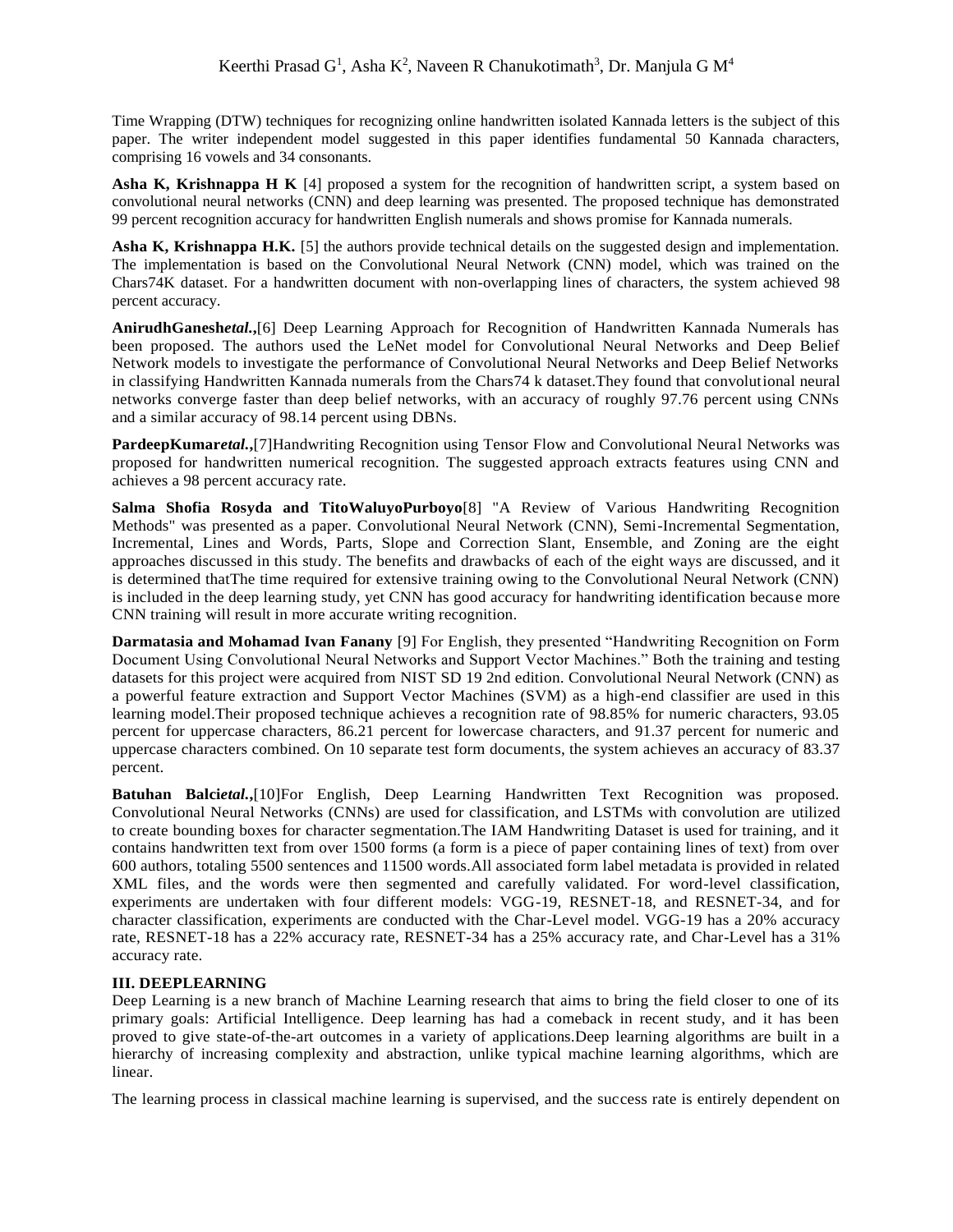the programmer's ability to appropriately construct a feature set for classification.The benefit of deep learning is that it allows the software to create the feature set on its own, without the need for human intervention. Unsupervised learning is not only faster, but also more accurate in most cases. Figure 1 depicts the generalized stages of the Deep Learning process.



**Figure 1**.Stages in the Process of Deep Learning

**Stage 1**: The first stage is to determine whether or not the given problem can be solved using a deep learning methodology. Because deep learning is not used to solve all of the problems.

**Stage 2**: The next stage is to find and prepare suitable data sets for analysis. The success rate of deep learning is mostly determined by the data set used to train the model.

**Stage 3**: Choosing the deep learning architecture to be used. Deep neural networks, deep belief networks, and recurrent neural networks are among the deep learning architectures that can be chosen.

**Stage4**: After you've chosen a deep learning architecture, you'll need to train the model with a huge amount of labeled data.

**Stage 5**: Test the trained model with unlabeled test input in real time to see how well it performs in terms of proper classification accuracy.

## **III. CONVOLUTIONAL NEURAL NETWORK**

Recurrent neural networks, convolutional neural networks, artificial neural networks, and feed forward neural networks are some of the numerous types of neural networks, each with its own set of benefits for certain use situations.They all work in a similar way, by putting data into the model and allowing it to determine whether it has made the correct interpretation or judgment about a given data element.

For image classification problems, convolutional neural networks (CNNs) are the current state-of-the-art model architecture.CNNs use a series of filters to extract and learn higher-level features from an image's raw pixel data, which the model can then use for classification.Figure 2 shows the three components of a CNN.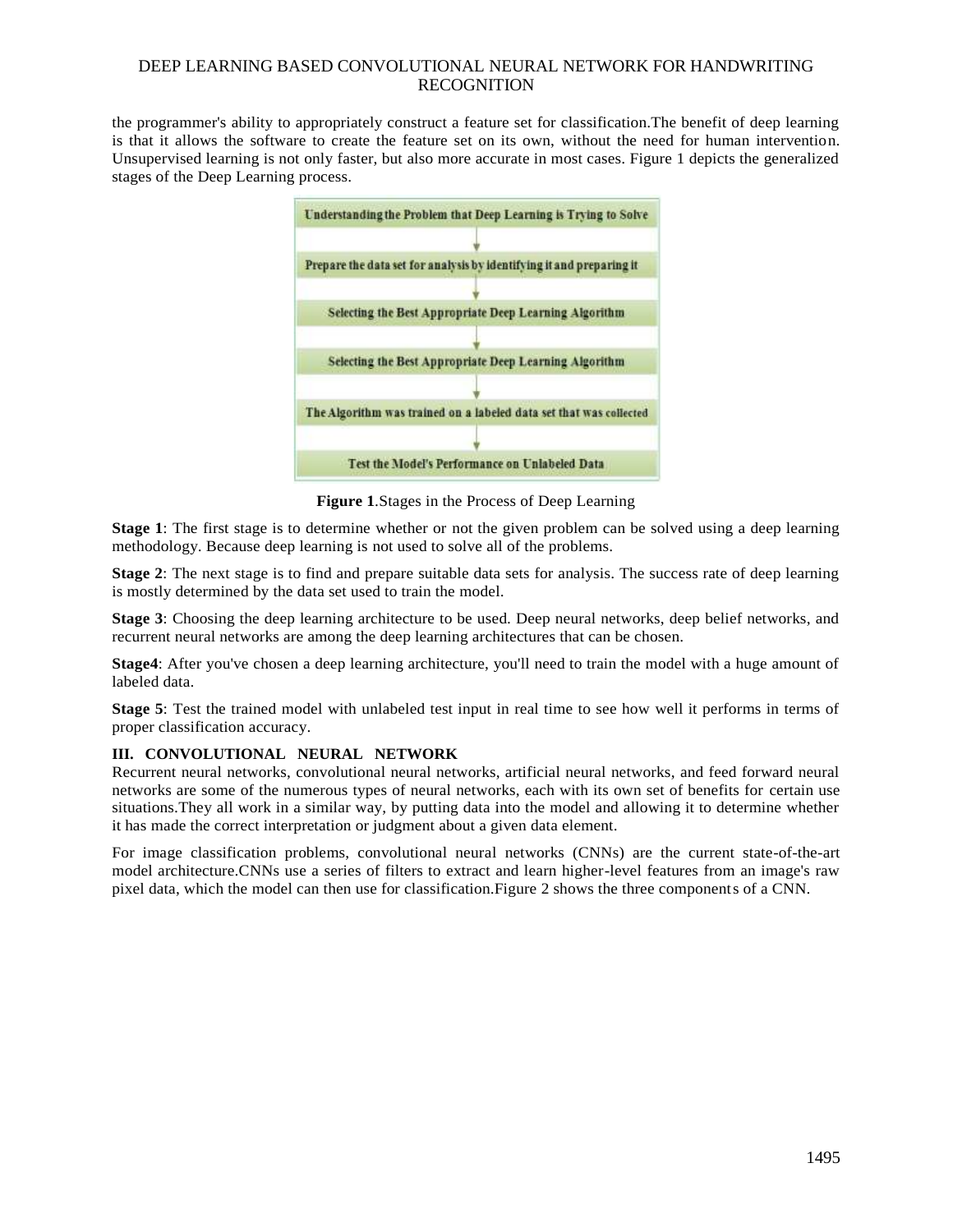

**Figure 2.**Convolutional Neural Network

**Convolutional layers** are used to apply a set of convolution filters on an image. The layer executes a sequence of mathematical operations for each subregion to produce a single value in the output feature map.To inject nonlinearities into the model, convolutional layers often apply a ReLU activation function to the output.The activation function in a neural network is responsible for converting the node's summed weighted input into the node's activation or output for that input.

The rectified linear activation function, or ReLU, is a piecewise linear function that, if the input is positive, outputs the input directly; else, it outputs zero. Because a model that utilizes it is quicker to train and generally produces higher performance, it has become the default activation function for many types of neural networks.

It is mathematically defined as  $y = max(0, x)$ . Visually it appears as in Figure 3.



**Figure 3.**The ReLU activation function is visualized.

**Pooling layers,** After the convolutional layer, a new layer called a pooling layer is introduced. After a nonlinearity (such as ReLU) has been applied to the feature maps produced by a convolutional layer, this down samples the picture data produced by the convolutional layers in order to lower the dimensionality of the feature map and hence speeds up processing.

The pooling operation entails sliding a two-dimensional filter across each channel of the feature map and aggregating the features that fall inside the filter's coverage zone.

The dimensions of output received after a pooling layer for a feature map with dimensions **n<sup>h</sup> x n<sup>w</sup> x n<sup>c</sup>** are given in equation (1).

 $(n_h - f + 1) / s \times (n_w - f + 1)/s \times n_c$  (1)

Where,

 $n<sub>h</sub>$  - height of feature map

n<sup>w</sup> - width of feature map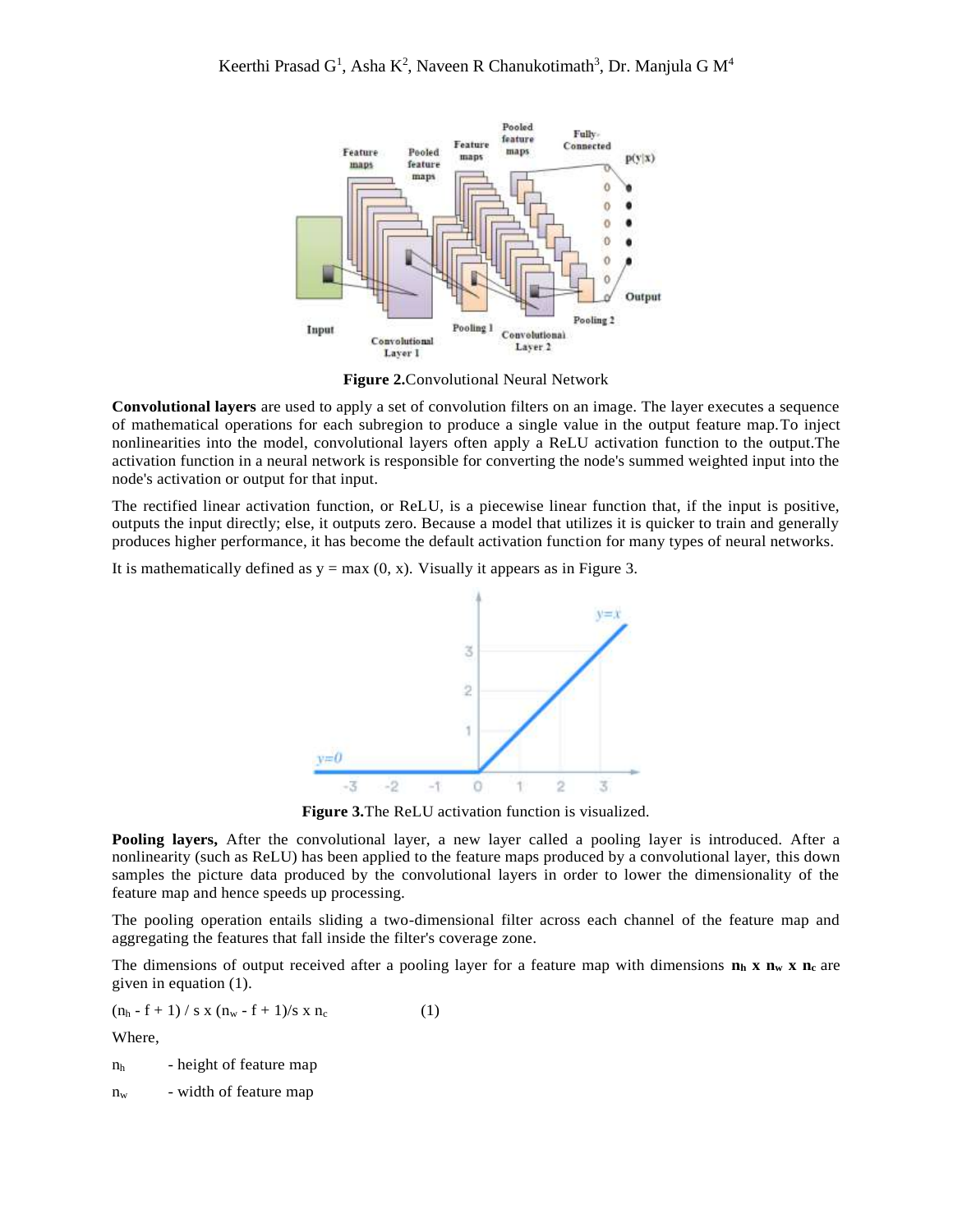- $n_c$  number of channels in the feature map
- f Size of filter
- s Stride length

The feature maps' dimensions are reduced by using pooling layers. As a result, the number of parameters to learn and the amount of processing in the network are both reduced.

The features contained in a region of the feature map generated by a convolution layer are summed up by the pooling layer. As a result, rather than precisely positioned features created by the convolution layer, following actions are conducted on summarized features. As a result, the model is more resistant to changes in the position of features in the input image.

**Max Pooling,** shown in Figure 3. Pooling that selects the maximum element from the region of the feature map covered by the filter is known as max pooling. As a result, the output of the max-pooling layer would be a feature map with the most prominent features from the previous feature map.





**Average Pooling,** shown in Figure 4. The average of the items present in the region of the feature map covered by the filter is computed using average pooling. As a result, while max pooling returns the most prominent feature in a feature map patch, average pooling returns the average of all features present in that patch.





**Dense (fully connected) layers,** this uses the features retrieved by the convolutional layers and down sampled by the pooling layers to achieve classification. Every node in a dense layer is connected to every other node in the preceding layer.The dense layer operation is a linear operation in which each input is coupled to each output by a weight, resulting in a weight of n inputs \* n outputs generally followed by a non-linear activation function.

CNN is made up of a series of convolutional modules, each of which does feature extraction and includes a convolutional layer and a pooling layer. One or more dense layers conduct categorization after the last convolutional module.

A single node for each target class in the model is found in the final dense layer of a CNN, which uses a softmax activation function to generate a value between 0 and 1 for each node.

## **IV. OUR APPROACH**

Proposed system architecture of deep learning based convolutional neural network model is shown in Figure 5. For training MNIST dataset is used, it consists of 70000 handwritten English numeral samples out of which 60000 samples are used for training and 10000 for testing.Similarly, Chars74K dataset consists of 25 samples for each 657 classes of Kannada character set. For testing handwritten document is used.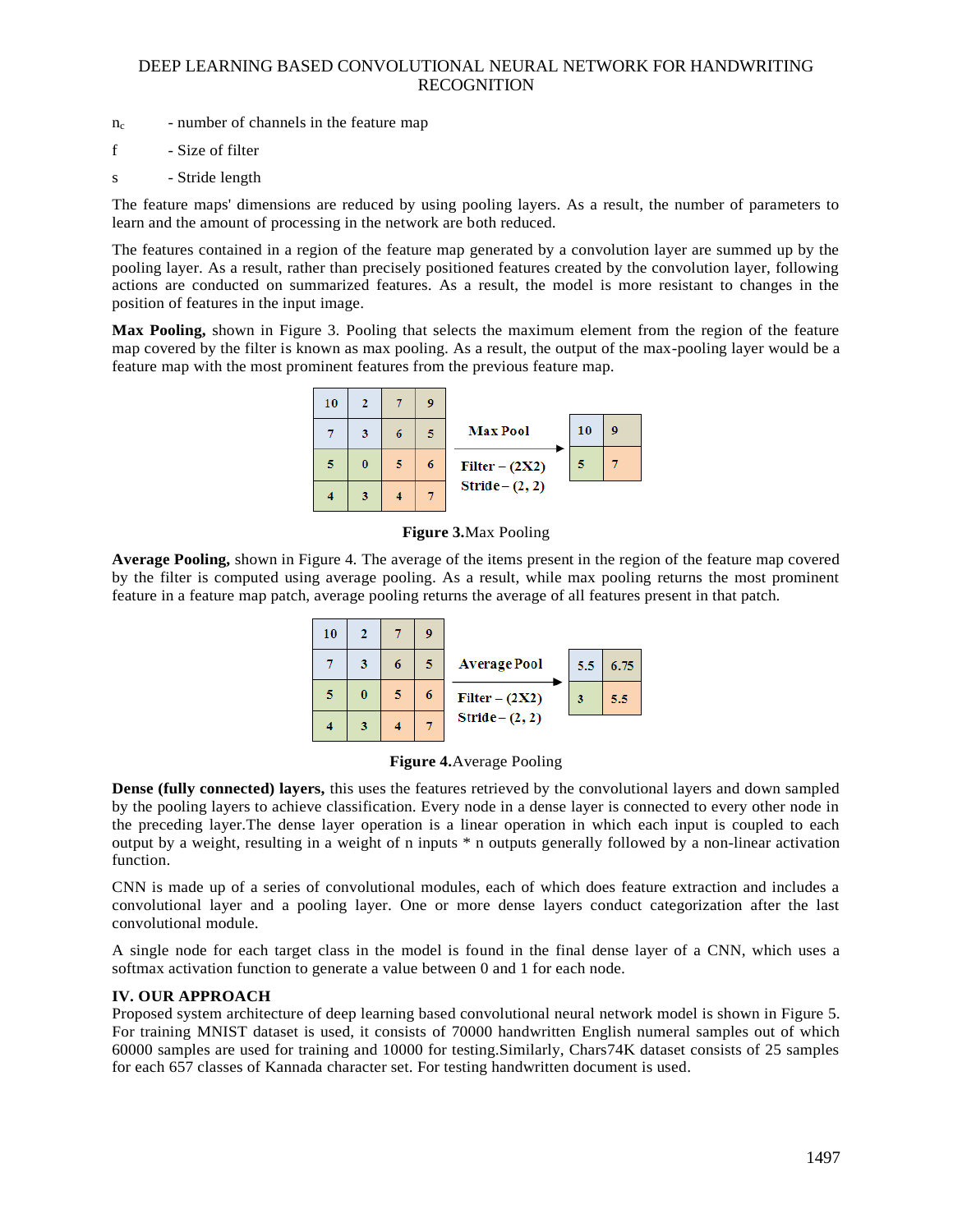

**Figure 5.**System Architecture

In pre-processing size normalization and segmentation is not needed for MNIST and Chars74K dataset images, they are normalized isolated characters which are used for training. But for testing, image of the handwritten document is given as input, here preprocessing is needed in order to remove the noise from the input test image. Preprocessing will increase the recognition accuracy.

The color image of the handwritten document is transformed to a black and white image called a binary image. This conversion is called threshold segmentation, in which pixels with grey levels below a certain value are converted to white and those above that value are converted to black. Threshold segmentation is given in equation (2), and Figure 6 shows the procedure for choosing the threshold values.

$$
g(x, y) = \begin{cases} 1, & \text{if } f(x, y) > T \\ 0, & \text{if } f(x, y) \le T \end{cases}
$$
 (2)

Where

- $g(x, y)$  at some global threshold T is a thresholded variant of  $f(x, y)$ .
- If T can change over time in the image, variable thresholding can be used.
- If T is dependent on a community, local or regional thresholding can be used
- If T is a function of  $(x, y)$ , adaptive thresholding is used



**Figure 6.**Choosing the Threshold values

The image histogram's peaks and valleys will aid in determining the acceptable threshold values

The suitability of the histogram for directing the selection of the threshold is influenced by a number of factors: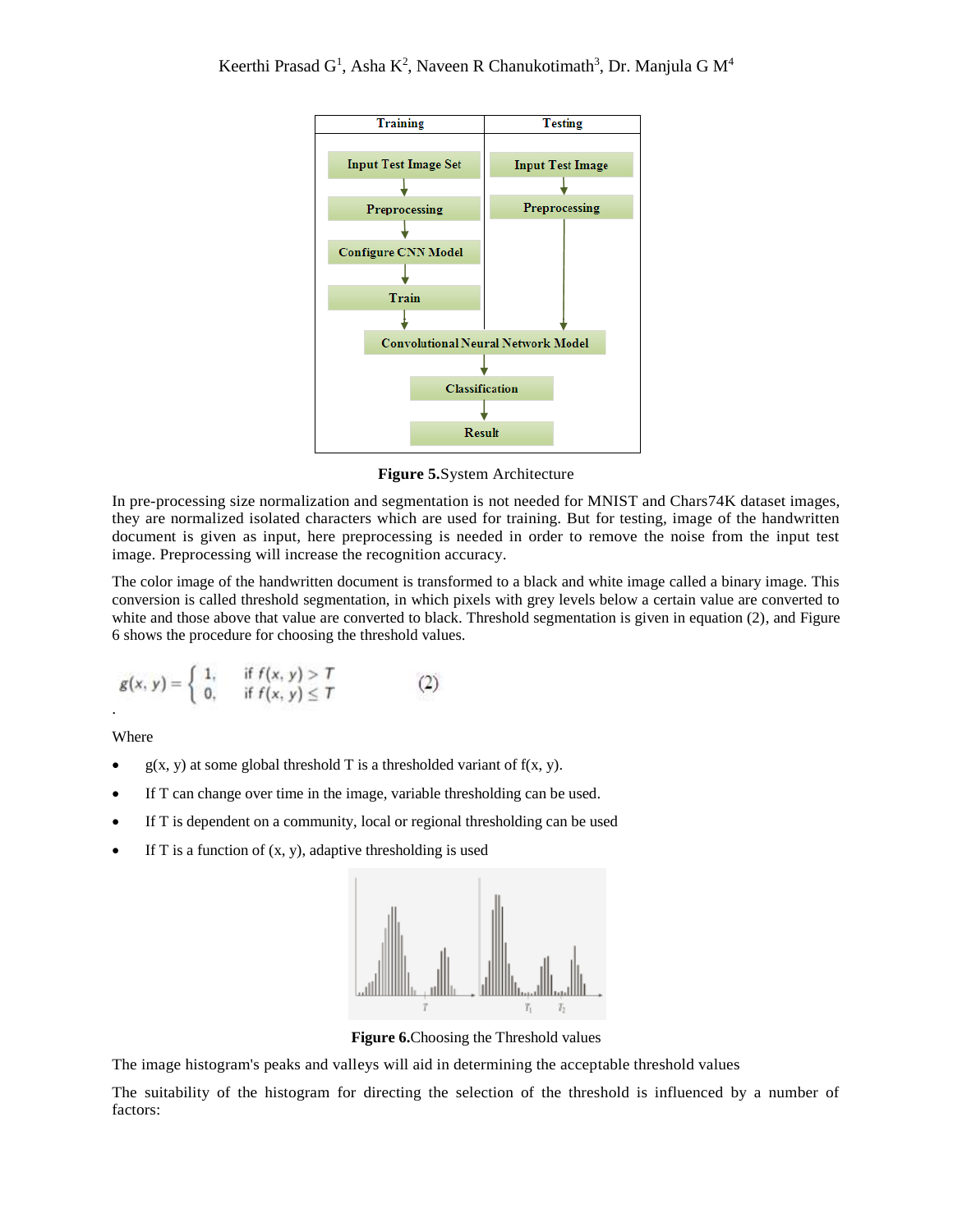- the distance between peaks;
- the amount of noise in the image;
- the items' and background's relative sizes;
- the illumination's consistency;
- the reflectance's uniformity.

#### **Configuration of CNN model**

Following is the Configuration of CNN model used to classify the images in MNIST dataset.

Convolutional Layer #1: Applies 32 5x5 filters (extracting 5x5-pixel sub regions), with ReLU activation function.

Pooling Layer #1: Performs max pooling with a 2x2 filter and stride of 2.

Convolutional Layer #2: Applies 64 5x5 filters, with ReLU activation function.

Pooling Layer #2: Again, performs max pooling with a 2x2 filter and stride of 2.

Dense Layer #1: 1,024 neurons with drop out regularization rate of 0.4

Dense Layer #2 (Logits Layer): 10 neurons, one for each digit target class (0–9).

Table 1 shows the Configuration of CNN model used to classify the images in Chars74K dataset.

The input are 64x64 grey scale images 4 convolution layers with filter size 3x3 and ReLU activations. Max pooling layers after every other convolution layer2 hidden layers with drop out and Softmax output.

| LayerType      | Parameters             |  |
|----------------|------------------------|--|
| Input          | size:64x64,channel:1   |  |
| convolution    | kernel:3x3,channel:128 |  |
| ReLU           |                        |  |
| convolution    | kernel:3x3,channel:128 |  |
| ReLU           |                        |  |
| maxpool        | $k$ ernel: $2x2$       |  |
| convolution    | kernel:3x3,channel:256 |  |
| ReLU           |                        |  |
| convolution    | kernel:3x3,channel:256 |  |
| ReLU           |                        |  |
| maxpool        | kernel:2x2             |  |
| convolution    | kernel:3x3,channel:512 |  |
| ReLU           |                        |  |
| convolution    | kernel:3x3,channel:512 |  |
| ReLU           |                        |  |
| maxpool        | kernel:2x2             |  |
| fullyconnected | units:2048             |  |
| ReLU           |                        |  |
| dropout        | 0.5                    |  |
| fullyconnected | units:2048             |  |
| ReLU           |                        |  |
| dropout        | 0.5                    |  |
| softmax        | units:62               |  |
|                |                        |  |

#### **Table1.**CNNConfiguration

#### **V. EXPERIMENTANDRESULT**

The experiment is conducted on Colaboratory. Colaboratory is a Google research project created to help disseminate machine learning education and research. It's a Jupyter notebook environment that requires no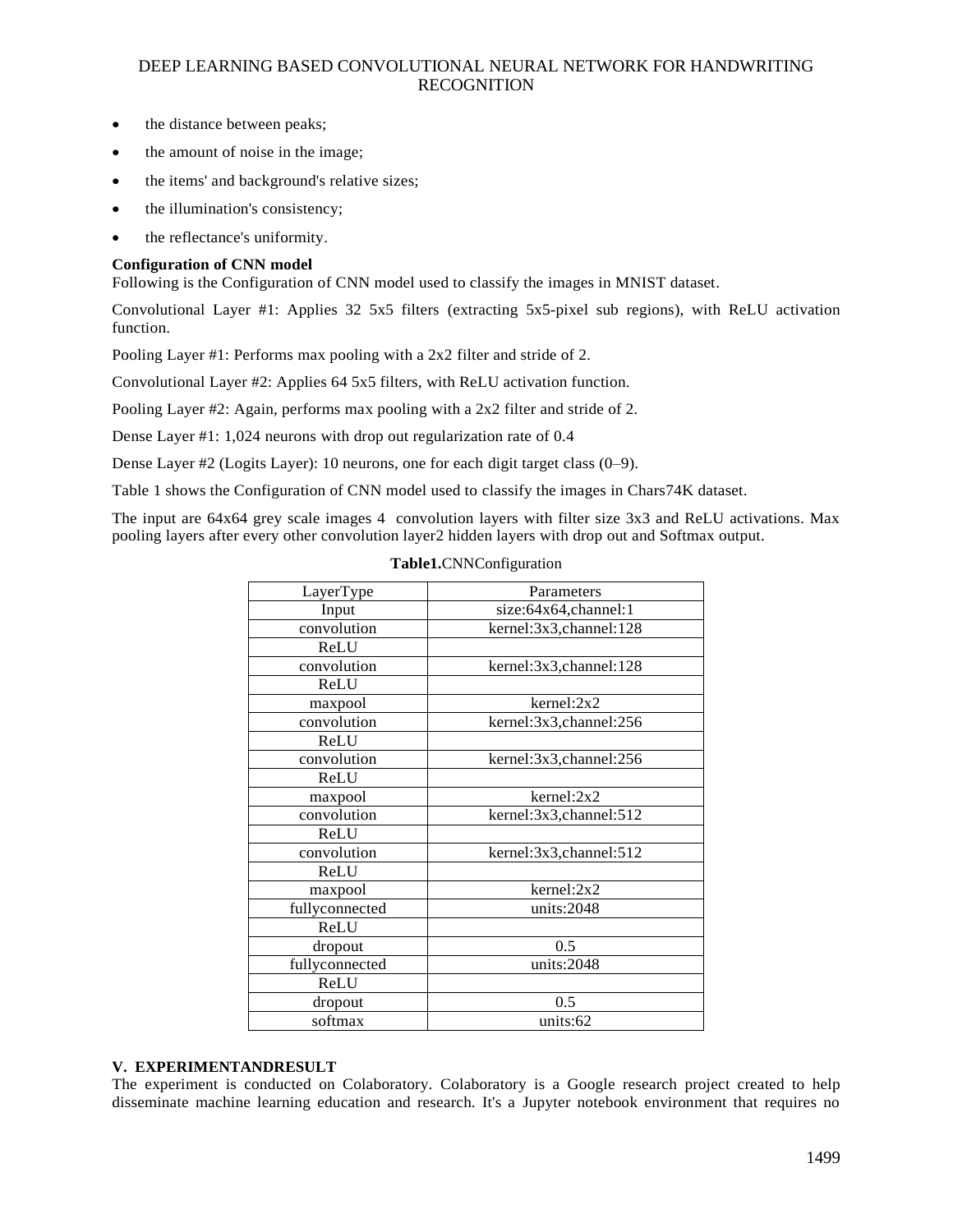setup to useand runs entirely in the cloud. Colaboratory notebooks are stored in Google Drive and can be shared just as you would with Google Docs or Sheets. Colaboratory is free to use.

Colaboratory supports both Python2 and Python3 for codeexecution.

- When creating an ewnotebook, you'll have the choice between Python2 andPython3.
- We can also change the language associated with a notebook; this information will be written into the .ipynb file itself, and thus will be preserved forfuturesessions.

Colab also supports connecting to a Jupyter runtime on your local machine.

GRID K520 GPU was used in the cloud instance. Figure 7 shows the home page of Colaboratory. Figure 8 and Figure 9 shows the Jupyter notebook and result obtained respectively.



**Figure 7.**Colaboratory Home Page

| strapids Company, In-                                                                                                                                                                                                                                            |                  |
|------------------------------------------------------------------------------------------------------------------------------------------------------------------------------------------------------------------------------------------------------------------|------------------|
| state-amend-anniety<br>٠                                                                                                                                                                                                                                         |                  |
| & metat suvely<br>$\rightarrow$<br>m<br>an looking from the                                                                                                                                                                                                      | <b>IS Linear</b> |
| <b>ETH ETH</b><br>٠<br>$-11.4$<br><b><i>LEGISLE</i></b>                                                                                                                                                                                                          |                  |
| ۰<br>I Thomas & Antonio contracts for this dillate and<br>۰<br>ARA 9100-28 ART AVAILY VEH 15 AWAY<br>CORN IS AND A RF-IF REED. IN ANNIE THING:<br>to cannot be an approved a selection that the con-                                                             |                  |
| T're, Tour, twee put, Easter<br><b>John Tombie</b><br>Free Sends: Below/Fig-1960/15 AFO/E<br>This benefit appeals haven't believe and<br>THE MORE AGAIN SEAT WAS CHARGE, FEETER<br>free lanes, Japan. Japan. Secult, resolutionals<br>FOR SING AGES MANAGER & C. |                  |
| deposits and pay of Additional<br>Got Charles v. St."<br>specific to the                                                                                                                                                                                         |                  |
| IF THREE STARS TERRITORY<br>04-500, 194-233-1-12, 12                                                                                                                                                                                                             |                  |
| If the side, and instance contradictions again.<br>THE FORM IS CORRECT. TO, MINOR & STATE 1 - RANGE CAME SHAKES.                                                                                                                                                 |                  |
| 17 C. Dealer All & Parent C. Inc., Concession, Station<br>CANDELL CANDILARING AND ANNEEDS to the time. The strick<br>[340 2.5.353 (\$9560) [335-25440]; 1, 54 (54) (54)<br>and a<br>. FWILMME = (2) 946 (will real pilot                                         |                  |
| <b>STATISTICS</b><br>a Araba of Ludvalent Associations, Araba compatible, this coup, thus, entity, by<br>1144 - Chil-Volume Liver Papers, Inc. Inc. Inc. (201) 27.<br>2544,064 1 244,000, 14-274, 21.<br>xan                                                     |                  |
| a complete to the factories and complete "Thursdale" in<br>2 to 27 P.A. Mich artists ( Truck by L.<br>and selling the first                                                                                                                                      |                  |

**Figure8.**JupyterNotebook

| Converged-Trapperty, N.T.                                                                                                                                                                                                                                                                                                                                                                                                                                                                                                                                                                                                                                                                      |                                                                                                                                                                                                                                                                                                                                                                                                                                                                                                                                                                                                                                                                                                                                                                                                             |                                                                                                                                                                                                                                                                                                             |
|------------------------------------------------------------------------------------------------------------------------------------------------------------------------------------------------------------------------------------------------------------------------------------------------------------------------------------------------------------------------------------------------------------------------------------------------------------------------------------------------------------------------------------------------------------------------------------------------------------------------------------------------------------------------------------------------|-------------------------------------------------------------------------------------------------------------------------------------------------------------------------------------------------------------------------------------------------------------------------------------------------------------------------------------------------------------------------------------------------------------------------------------------------------------------------------------------------------------------------------------------------------------------------------------------------------------------------------------------------------------------------------------------------------------------------------------------------------------------------------------------------------------|-------------------------------------------------------------------------------------------------------------------------------------------------------------------------------------------------------------------------------------------------------------------------------------------------------------|
| 12 . 4 Annie 1 (Flammatike associatement                                                                                                                                                                                                                                                                                                                                                                                                                                                                                                                                                                                                                                                       |                                                                                                                                                                                                                                                                                                                                                                                                                                                                                                                                                                                                                                                                                                                                                                                                             | $= 0$                                                                                                                                                                                                                                                                                                       |
| & residues. 0<br>÷<br>Search Houstone, Today Help.                                                                                                                                                                                                                                                                                                                                                                                                                                                                                                                                                                                                                                             |                                                                                                                                                                                                                                                                                                                                                                                                                                                                                                                                                                                                                                                                                                                                                                                                             | <b>III</b> Linkston<br>Ally House                                                                                                                                                                                                                                                                           |
| the Mittel Car more and                                                                                                                                                                                                                                                                                                                                                                                                                                                                                                                                                                                                                                                                        |                                                                                                                                                                                                                                                                                                                                                                                                                                                                                                                                                                                                                                                                                                                                                                                                             | all thousand the con-                                                                                                                                                                                                                                                                                       |
| saids "landerous number."<br>۰<br>Southering labs from them in Labs<br>THREE TELL \$19990 \$ Texto a particularly<br>ъ<br>Links class: 10000 - 00 - 01 -<br>GRAND TRANS LAWRENCE<br>seek lock against<br>These in these handles, restricts at the<br>44407.3154<br>TRANSCHMART (H<br>hard 2154.<br>ATTACHMENT TV<br>load tott.<br>Checker Homeler, Tu-<br>Salton with<br><b>Following Service</b> Da<br>Forest Wilder<br>(Executivene )<br>team mob<br><b>FEALLY-NAME IN</b><br>hopes 'John<br><b>SUSERING G</b><br>baker strak<br><b>STATE STATE 1-</b><br>50603-R132<br><b>TESTS TORNEY</b><br>lokil W11<br>(1) plug colleged<br>New Years 24<br><b>Highly Greek</b><br><b>Ready Include</b> | <b>UNL BRUNKERS EXCLUSIVE</b><br>- 21-140-1412<br>2 - 270 - 230 - 360 - 9 000 - 401 9 00<br>2 - 276; Fri : Inni; A-M-2 - and A-F-posters need Tyres<br>2 - 1740 Mr. 1 Sept. 6-809 - act. & histographic board, 2 years<br>$\mathcal{I} = 475a$ . The $r$ linear dealership area. A full-induced density ( ) and<br>( IT's 11) : least 4-bobb ( p.c. A hillenberg come ) to<br>1 810-141-2 nov. \$1000 - buy \$16119998-0400 (11)<br>FOR \$10.1 Then \$14.00  Any \$150 models from 1144<br>2021 T-2122 - S-1 - S-201002-0100 111-1<br>1. 210. 231.   Just 9-8-91 - S-1. \$-1040-938-5000.   +++<br>2 - 210, 144 / Start & EXP. - And & EXPOSURE DOWN 1444<br>1-470; 1417 - Start 4-830 - and 4-450 commitment 1-4-<br>HISKINGS December revised monoments. I (The AAI) hand \$1850 are \$1850,00000 history | week - (The Teerman<br>et   - 104; territor -<br>erl - His become<br>$\cdots$<br>of I - 1980, learnings -<br>of I .- EEDs. Januarines<br>ell  blks. leaves<br>1.1891-100-0000<br>an I<br>441   1981 THE STREET<br>will 1986 Barretta.<br>$-11 - 100 + 200$<br>will - 1984; Sections-<br>ail  Hit line-line- |
| That Joan: U.B.00101017710001<br>that promote brief                                                                                                                                                                                                                                                                                                                                                                                                                                                                                                                                                                                                                                            |                                                                                                                                                                                                                                                                                                                                                                                                                                                                                                                                                                                                                                                                                                                                                                                                             |                                                                                                                                                                                                                                                                                                             |

**Figure9.**Result obtained

Figure 10, Figure 11 and Figure 12 shows the output obtained for image of the handwritten document.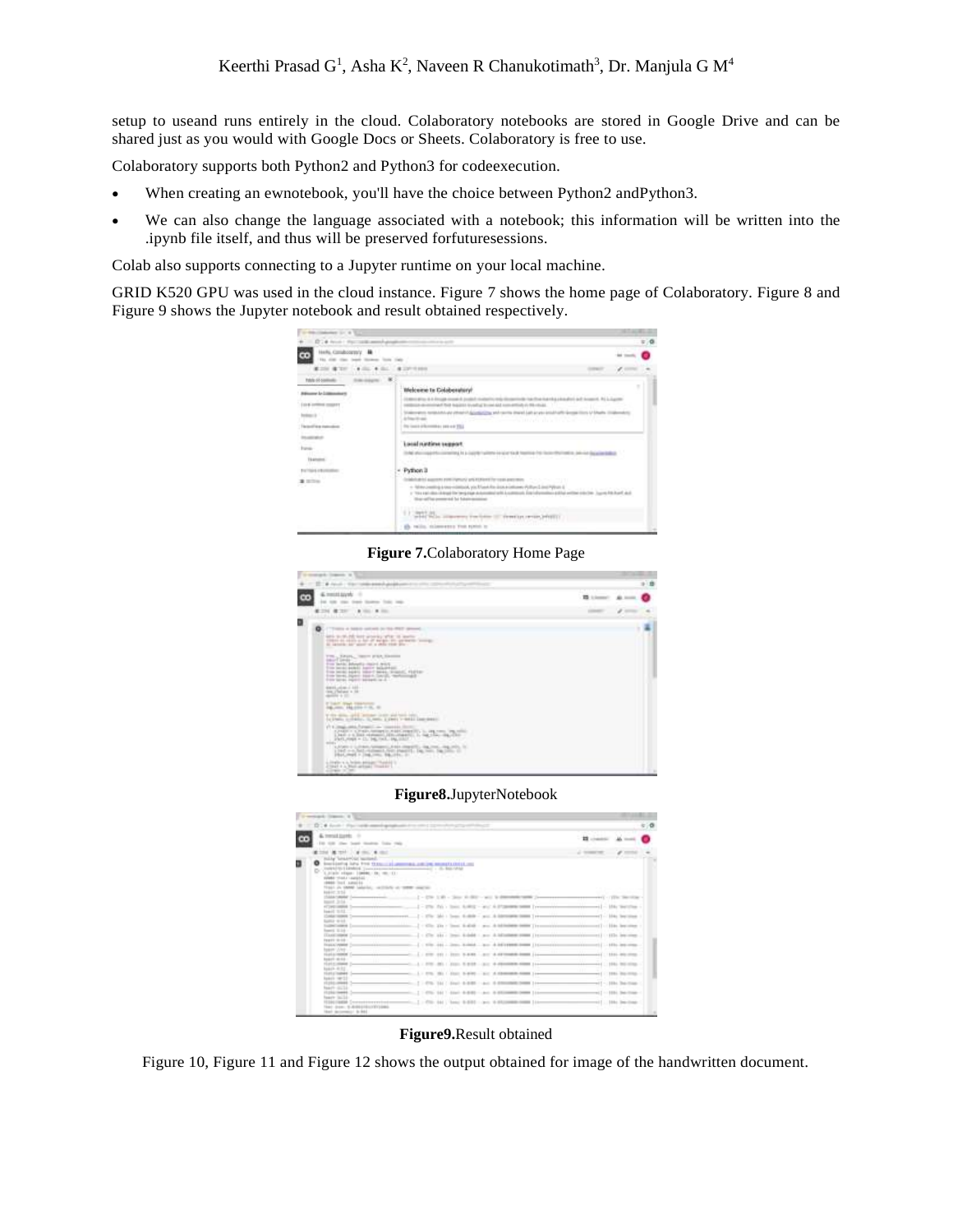|          | wen who made them self-movid famous-                       |
|----------|------------------------------------------------------------|
|          | Although the it no more with us. She will live             |
|          | forever in our memory beside she will be                   |
| tio      | remembered in the filed of literature forever.             |
|          | She was been on 14th fanwary 1926 in Dhaka-                |
|          | <sup>00</sup> Her Jather name was Manith Ghulak and mother |
|          | name was Dhavity! Devi, Hen uncle well noted               |
| $200 -$  | film makes Rituik Ghatak her first schooling               |
|          |                                                            |
| .<br>Stá | In Dinka. She move to Mest Bengal and joined               |
|          | Visia Bhanuti university SantiniHelan. She                 |
|          | an obtained passed B.A hours in English. She               |
|          | rompleted I'ld from Kolkata university. She                |
|          |                                                            |
|          | upote novels and thost story in hugs .Her first            |
| m        | ovels was Thansi Runi. Her notable tooni                   |

**Figure10.**Scanned copy of the Image



**Figure 11.**Binary Inverted Image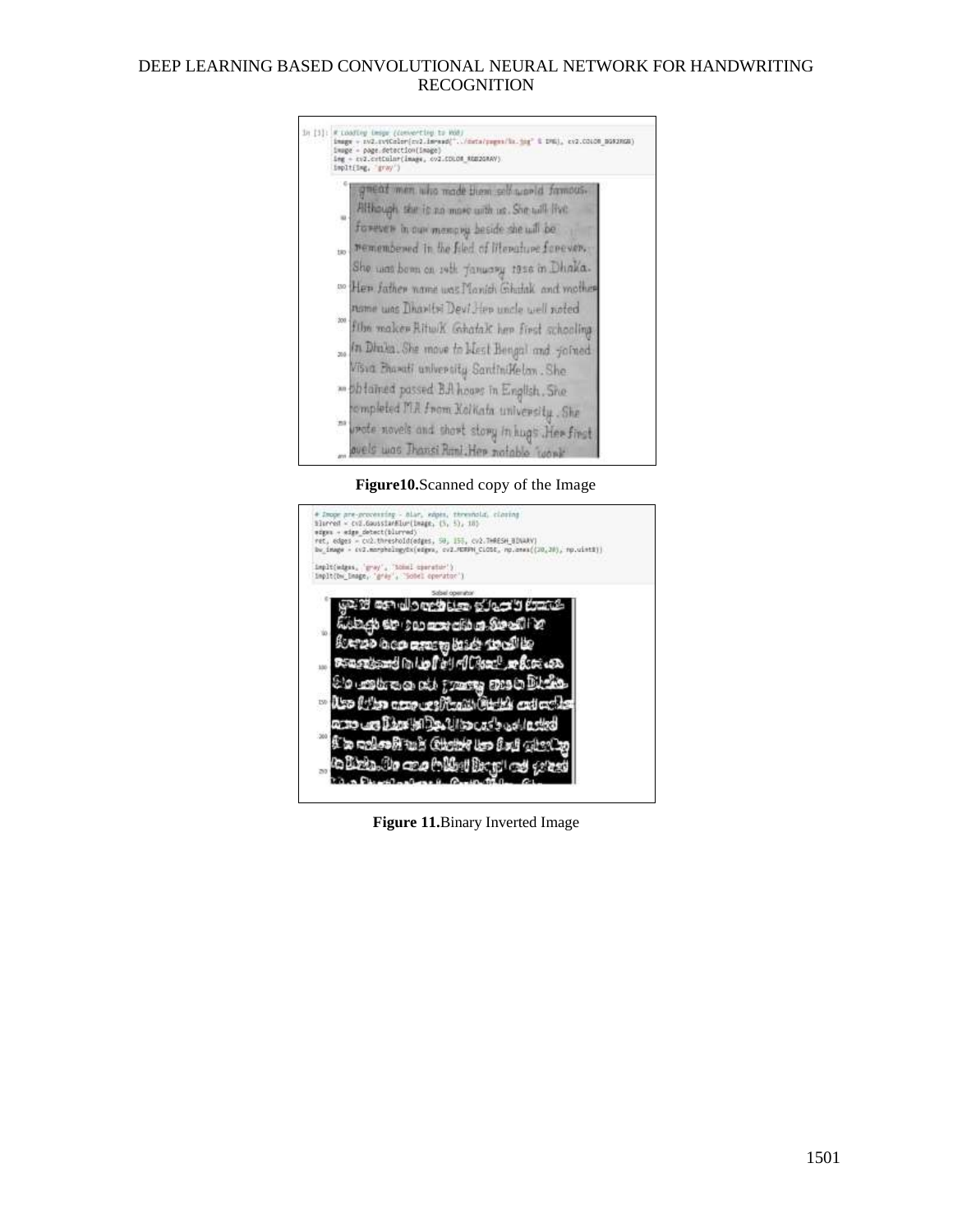

**Figure12.** Extracting Words.

Table 2 and Table 3 show the performance evaluation of CNN model and Performance evaluation of feature selection algorithm on MNIST dataset respectively.

|         | <b>Accuracy</b><br>$\frac{9}{6}$ | <b>Sensitivity</b><br>$\frac{9}{6}$ | <b>Specificity</b><br>$($ %) | F-<br>score<br>$($ %) |
|---------|----------------------------------|-------------------------------------|------------------------------|-----------------------|
| Kannada | 73.24                            | 75.49                               | 73.51                        | 68.96                 |
| English | 46.48                            | 50.39                               | 44.72                        | 45.34                 |

**Table 3**.Performance evaluation of feature selection algorithm in character recognition on MNIST Dataset

|         |               |                    |                    | F-     |
|---------|---------------|--------------------|--------------------|--------|
|         | Accuracy      | <b>Sensitivity</b> | <b>Specificity</b> | score  |
|         | $\frac{6}{6}$ | $\frac{9}{6}$      | (%)                | $($ %) |
| Kannada | 68.53         | 68.1               | 76.57              | 68.53  |
| English | 69.45         | 69.45              | 69.45              | 69.45  |

#### **VI. CONCLUSION**

Handwriting recognition system for South Indian languages like Kannada, Tamil, Telugu and Malayalam are gaining much attraction in the field of research. Deep learning approach discussed, obtained 75% accuracy for English numerals and can be applied to entire Kannada character set of Chars74K with change in CNN configuration accordingly. This paper has more technical details which is very useful for implementation of both offline and online handwriting recognition system for South Indian languages. We hope this work encourages the research in the field of Indian scripts.

#### **REFERENCES**

- [1] Asha K, Krishnappa H K, "Segmentation of Characters in a Handwritten Kannada Document" International Journal of Sensors, Wireless Communications and Control, Volume 11, Issue 3, 2021
- [2] Asha K, Kiran Kumar Gowda R, Diksha M M, Soniya B S, "Design of handwriting recognition system for Kannada characters using tensorflow" International Journal Of Current Engineering And Scientific Research (IJCESR), ISSN (PRINT): 2393-8374, (ONLINE): 2394-0697, VOLUME-8, ISSUE-3, 2021
- [3] Keerthi Prasad G, Vinay Hegde "Recognition of Online Handwritten Isolated Kannada Characters using PCA and DTW" International Journal of Recent Technology and Engineering (IJRTE) ISSN: 2277-3878, Volume-8 Issue-4, November 2019
- [4] Asha K, Krishnappa H K, " Handwriting Recognition using Deep Learning based Convolutional Neural